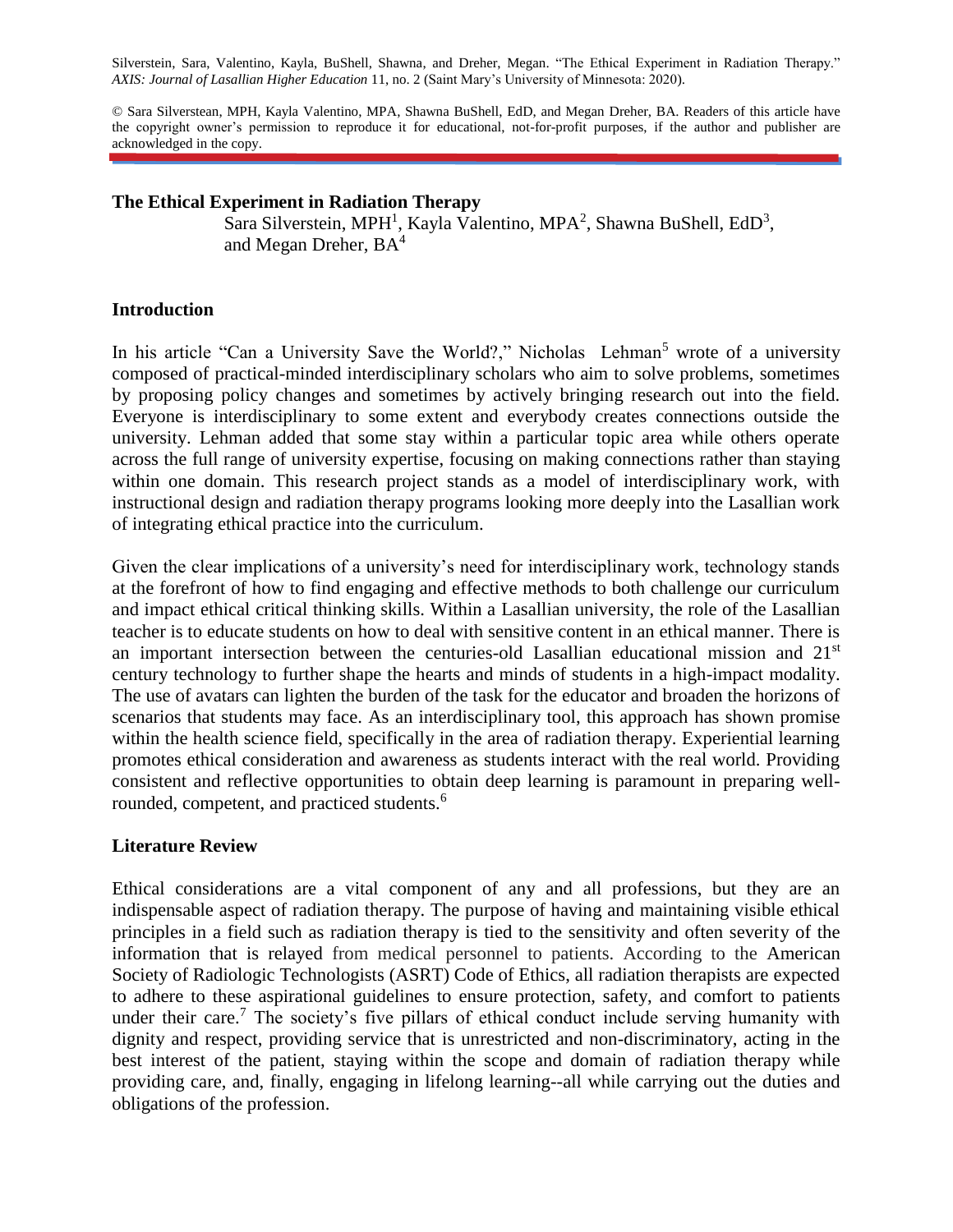These elements of ethical conduct play a key role in defining what the American Registry of Radiologic Technologists (ARRT) considers to be "qualified" radiation therapists. They also foster an environment that values a high standard of patient care.<sup>8</sup> However, this high standard is expected not only upon entering the workforce. Within the classroom, radiation therapy students are able to learn the human relations-based skills needed to handle virtually every probable patient scenario that might come their way. These skills are not necessarily scripted in textbooks, but rather are instilled in students through the values passed on from professor to student. These skills of how to treat a human person are especially encouraged by Catholic universities and fortified by educators who are committed to teach by faith-guided practice.

In a Rahnerian-styled theological analysis of Saint John Baptist de La Salle's teachings by Pang Kah Meng, education can be described as the spiritual art of "touching hearts," during which educators act as spiritual guides or "good shepherds" throughout a student's educational apprenticeship in life.<sup>5</sup> As one of the five core Lasallian principles,  $9$  which are depicted as a fivepointed star, a quality education is engrained in the mission of the Lasallian vision. This point of the Lasallian star places great emphasis on approaching education with a childlike newness, encouraging traits such as curiosity, creativity, and courage.<sup>10</sup>

According to Tristano, Fox, Luedtke, and Schaefer, it is within the paradigm of the Lasallian university to provide a holistic, values-based education that integrates Catholic thought and tradition with various other traditions and cultures. It also fosters relationships in community, together and by association, with particular attention to the relationship between teacher and student.<sup>11</sup> It is, therefore, the job of the educator "to *teach* Lasallian" in order to guide students "to *be* Lasallian" in their work. When relating it back to the work of those in the medical field, the same Lasallian message of education, guidance, and fostering relationships with patients must be present.

In using the Lasallian message to analyze the work of a radiation therapist, the importance of guidance and relationships immediately impact daily work. When dealing with a diagnosis that is expected to shorten a patient's lifespan, it is important that radiation therapists be adequately trained to explore difficult questions and to have uncomfortable conversations centered around a patient's treatment and quality of life. According to research presented by Fischer, Tulsky, and Arnold, the delivery of a prognosis is one of the most critical components of the treatment journey for the patient.<sup>12</sup> Within that conversation, the medical professional must present an honest, sensitive, and compassionate platform, cultivating a discussion that supports the physical and mental well-being of the patient.<sup>13</sup> As difficult and upsetting as prognosis discussion is for the patient receiving care, it is also a very uncomfortable task for medical personnel. Though it is not the job of the radiation therapist to relay a poor prognosis to a patient, it is within this realm to deal with the immediate as well as long-term fallout of a poor prognosis. There must be room within the educational realm to have practice in dealing with such situations.

Many tools can assist students in learning and practicing the human relations skills needed in the workforce. The use of new technology is a major advantage for both students and educators alike. Students are able to practice their skills in safe, mediated spaces with the use of simulated patient environments. Software, such as Avatar-Mediated Interactive Training and Individualized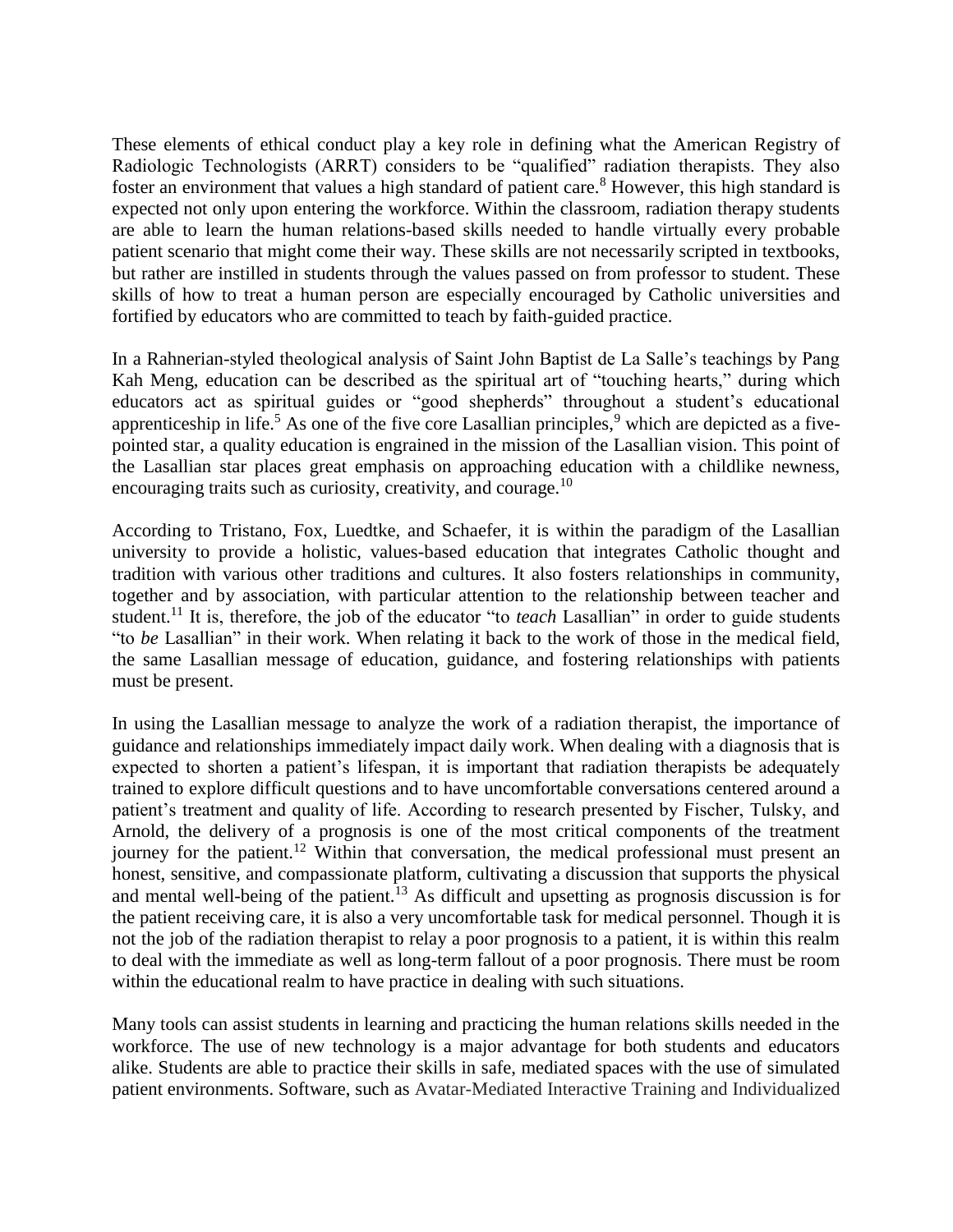Experience System (AMITIES), uses a hybrid intelligence model, allowing for a real person to become the human intellect behind the avatar.<sup>14</sup> Virtual patient, or avatar, cases become a great asset within healthcare education, specifically for training radiation therapy students, because they teach students the physical examination skills, history-taking skills, and communication skills needed in a safe and controlled environment. According to the Duke Case Study, 94% of professional medical schools and 65% of teaching hospitals use standardized patients (SPs) as part of their educational curriculum.<sup>15</sup> Similarly, virtual reality and the use of avatars have shown promise in effectively preparing students, specifically students within the healthcare field, to carry out vital tasks in their careers.

Using avatars as virtual patients has now been well-established in educational contexts.<sup>16</sup> The anonymity of interacting in the virtual world via a programmable avatar often enables individuals to communicate and express themselves in ways they may have been incapable of doing otherwise, thereby "enhancing their level of social connection and feelings of confidence."<sup>17</sup> This claim was also supported by work undertaken by Katz and Rice, who found evidence that cyber-relationships facilitated by the use of virtual environments generally proved to be robust and long-lasting, <sup>18</sup> while Woolgar claimed that cyberspace can act as a support for particular social activities and relationships rather than acting as a substitute for the real experience, as commonly thought.<sup>19</sup>

Antonacci *et al.* stated that virtual worlds hold considerable potential as powerful mediums for learning. They commented that benefits exist in three key areas:

- 1. virtual worlds give users the ability to carry out tasks that could be difficult for them in the "real world" due to constraints, including cost, scheduling, or location;
- 2. the persistence of virtual worlds allows for continuing and growing social interactions, which can serve as a basis for collaborative education; and
- 3. virtual worlds can adapt and grow to meet user needs.<sup>20</sup>

Using virtual patients allows radiation therapy students to be properly educated about the ethical treatment of patients without burdening those who teach. With the use of new technology, students can immerse themselves in a virtual world that enhances their learning experience.<sup>21</sup> The immersion not only removes the pressure and danger of "role-playing" from instructors, but also gives radiation therapy students the opportunity to engage with life-like diverse populations before actually entering the workforce. Through these activities, students engage in high levels of cognitive functioning "such as interpreting, analysing, discovering, evaluating, acting and problem solving," while also being supported to work outside traditional boundaries of reality.<sup>22</sup>

Because these educational cyberspace interactions have only just within the past decade entered the academic sphere, the wisdom gained, according to Sheehy, Ferguson, and Clough will serve as a foundation for future ethical work. Using the medium of virtual reality, the boundaries of participation in virtual reality education environments and scholarly observation will expand.<sup>23</sup> Students and educators alike will have the space to learn "bedside manner" skills and implement the kind of practice that students can eventually convey as ethical treatment to real human patients.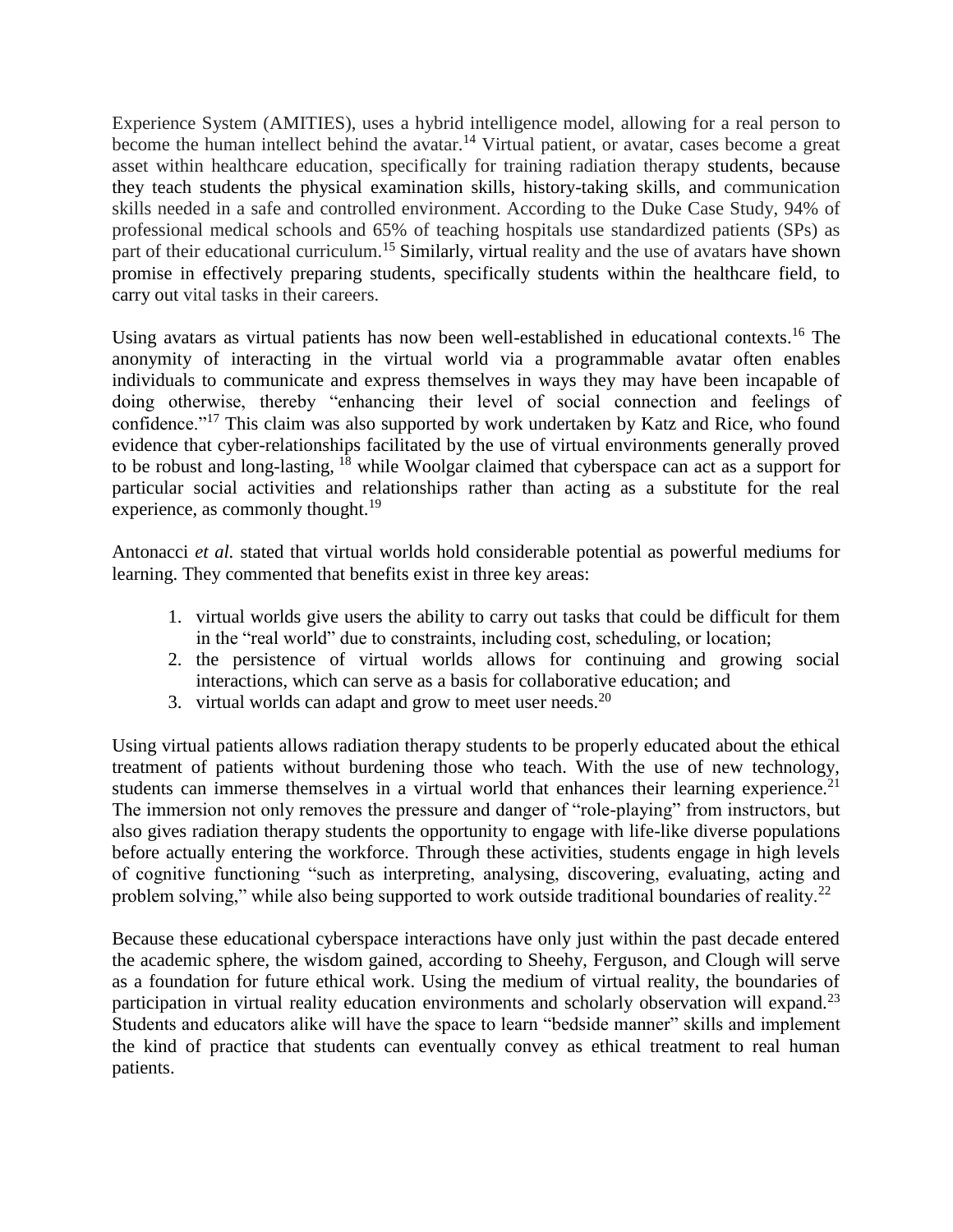# **Research Questions**

- 1. Did using virtual patients allow instructors to observe the ethical conduct of radiation therapy students?
- 2. Will students benefit from the use of virtual patients in the classroom?
- 3. Can Lasallian values be taught using virtual technology?

# **Methodology**

The overall mixed-method approach to this research was to utilize qualitative and quantitative  $data.<sup>24</sup>$  The students were given questions using survey forms created for this purpose. These were formatted as both Likert scale and open-ended and ranged from the impact of the avatar on the student to how the interaction will improve his or her clinical skills. Additionally, a faculty observation rubric was created based on a data collection instrument that was utilized by Mursion,<sup>25</sup> our partner in delivering the simulation for virtual environment interactions.

The participants in this study were all third-year students enrolled in the Fall 2017 Radiation Therapy II course at a four-year radiation therapy bachelor's degree program in a metropolitan New York area. All students enrolled in the course participated as a part of the course's requirements. The cohort consisted of ten students (nine females and one male). The students were between 19 and 50 years of age.

The students' interactions with the virtual patient were scheduled during class time and reflected topics currently being covered in the course. Two 30-minute sessions were scheduled. Students were randomly assigned to five groups of two partners each.

Session 1 interactions were held in the students' usual classroom, with the virtual patient present on the Smart Board. A table, where one partner group sat at a time, was set up with a direct view of the virtual patient. Non-participating groups observed from their seats. All groups were introduced to a virtual patient who was experiencing tardiness and anxiety about her appointments and scheduling. Each group interacted with the patient with the same demeanor and were asked the same questions. The duration of this interaction was approximately three minutes per group. After the first session, each student was given a first survey, which asked them to reflect on the experience.

Session 2 was also held in the same location with the same set-up. However, for this session, each group interacted with a different virtual patient. Each patient had a different race/culture along with a different personality ranging from sad to angry. The more emotional virtual patient asked each group five varying ethically charged questions regarding radiation therapy, such as "Does it hurt?" and "Am I safe around my children?"

Also, during the second session, the students were observed by a faculty panel that documented each student's behavior, body language, and emotion with the virtual patient. Students were rated on a scale from "poor" to "excellent." These observations are discussed in the findings.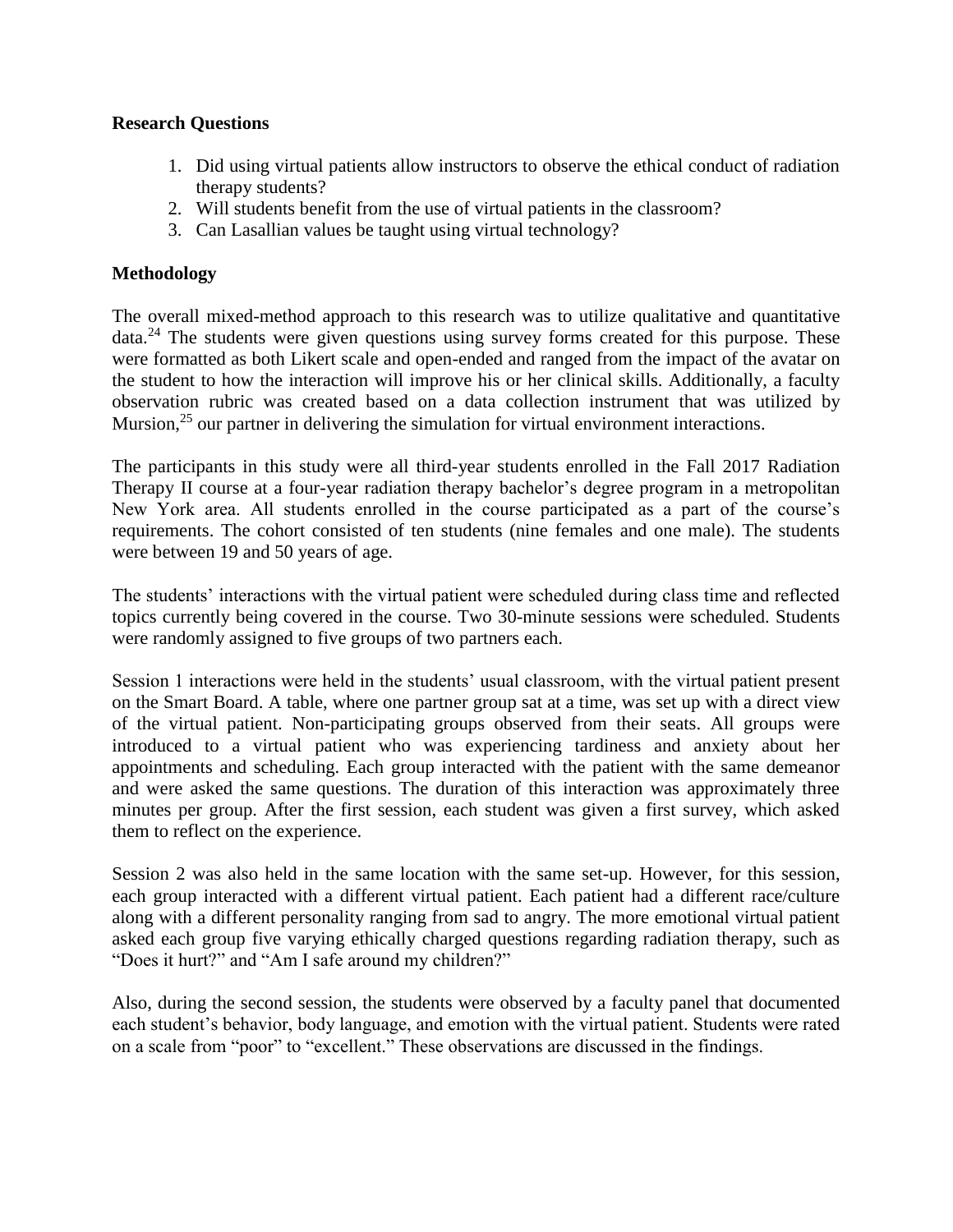After the second session, each student was given a second survey, which asked them to reflect on their second experience. At the end of the two sessions, the researchers gathered, tabulated, and analyzed all data.

### **Findings**



Figure 1. Whether or not the simulator felt like a real patient.

When asked if the patient simulator felt like a real patient, 80% of students agreed across both surveys that the simulator felt like a real patient. After the second survey, more students shifted their responses and disagreed with the statement, which could possibly have been the result of their increased clinical exposure. This could also have been as the result of the virtual patient simulating a more difficult interaction in the second encounter, as compared to the first. The time between the two surveys was three months; during this three month interval the students had more interactions with real patients, which also may have contributed to their response that the simulation felt less genuine to them.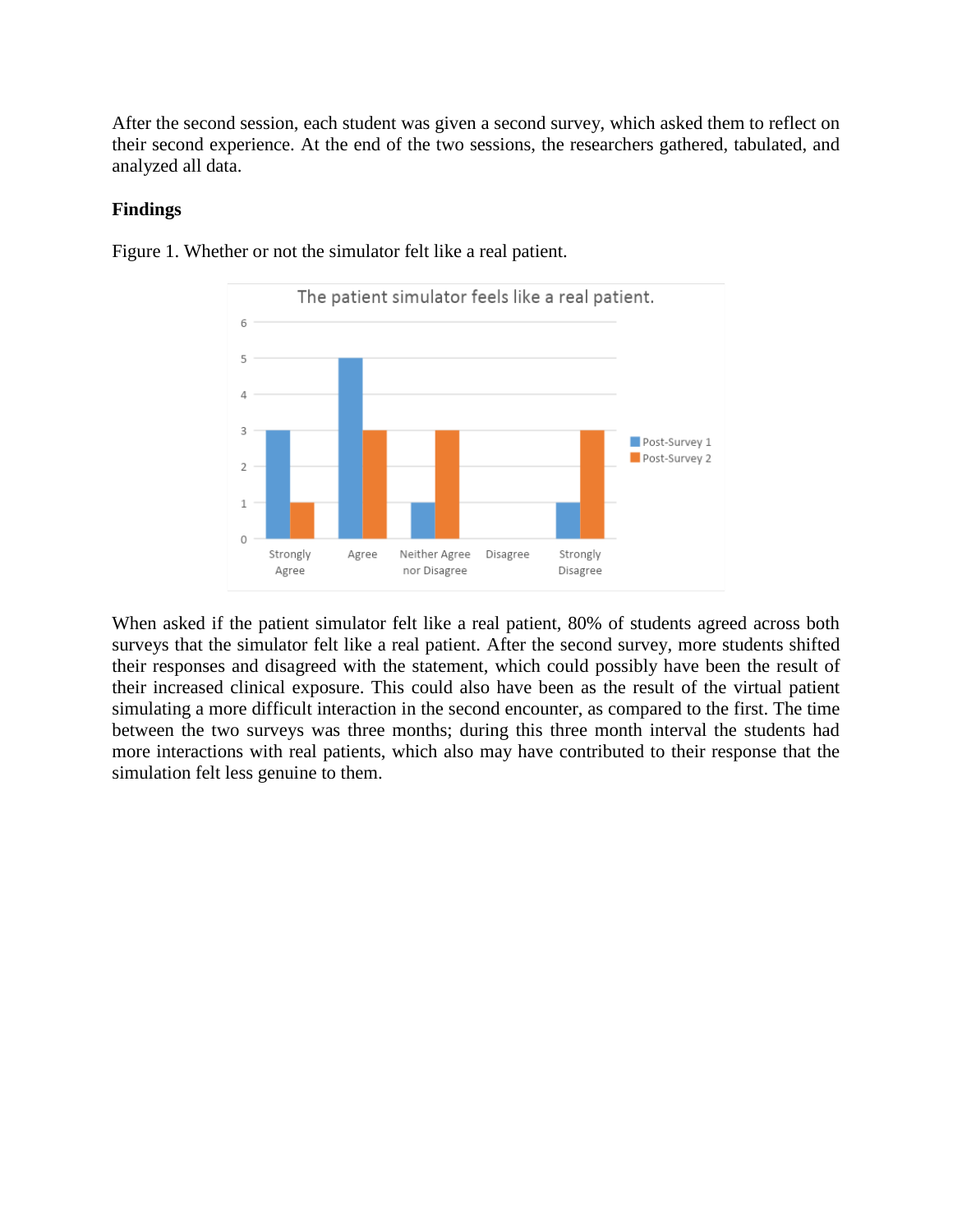Figure 2. Expected level of confidence in front of real patients after experience with simulated patients.



After the first survey, 9 of the 10 students felt they would be more confident with patients after interacting with the simulator patient. Again, during the three-month gap between the first survey and the second survey, students continued with their clinical internships and interacted with real patients. This group of students responded differently during the second survey, which may have been the result of their experience working with real patients. Students may have initially responded over-confidently, not realizing how much of a skill and challenge it is to engage and build confidence with patients through constant practice and exposure. Results may suggest that some students recognized the challenge of building confidence with patient interactions as well as the benefit of a more consistent environment in which to practice this interaction dynamic.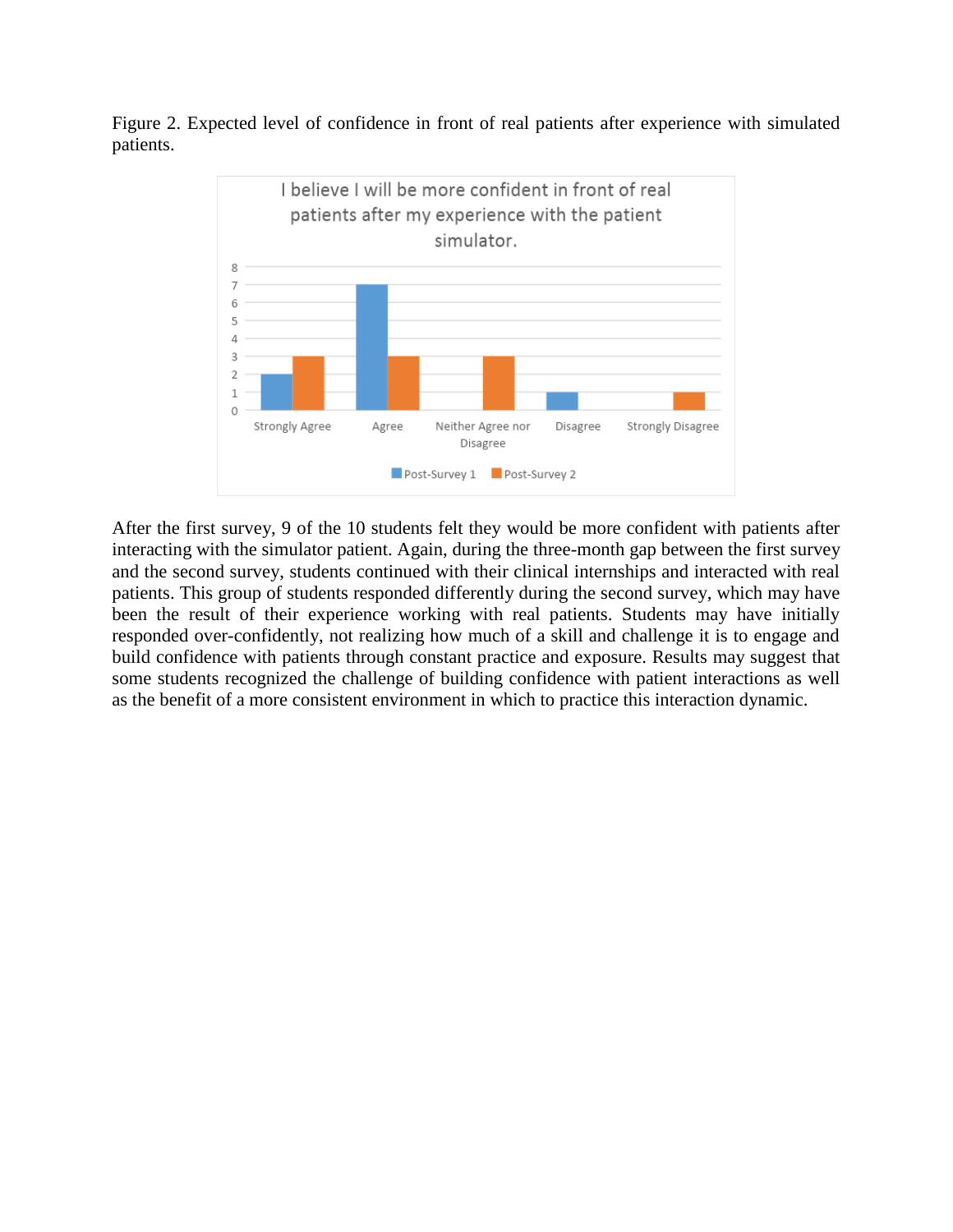

Figure 3. Adequate time to interact with the simulated patient to improve clinical practice.

The majority of students felt that after two interactions, communication with their actual patients had improved. They agreed that time with the virtual patient could improve their practice while currently being in a clinical setting and dealing with live patients.

Figure 4. Choice of paying for a textbook or more simulation time in the program.



As expressed in Figure 4, in order to get more practice time, students would choose to purchase more simulation time in lieu of a textbook. They felt this would increase their exposure to the virtual patient and provide more opportunity for practicing their communication skills.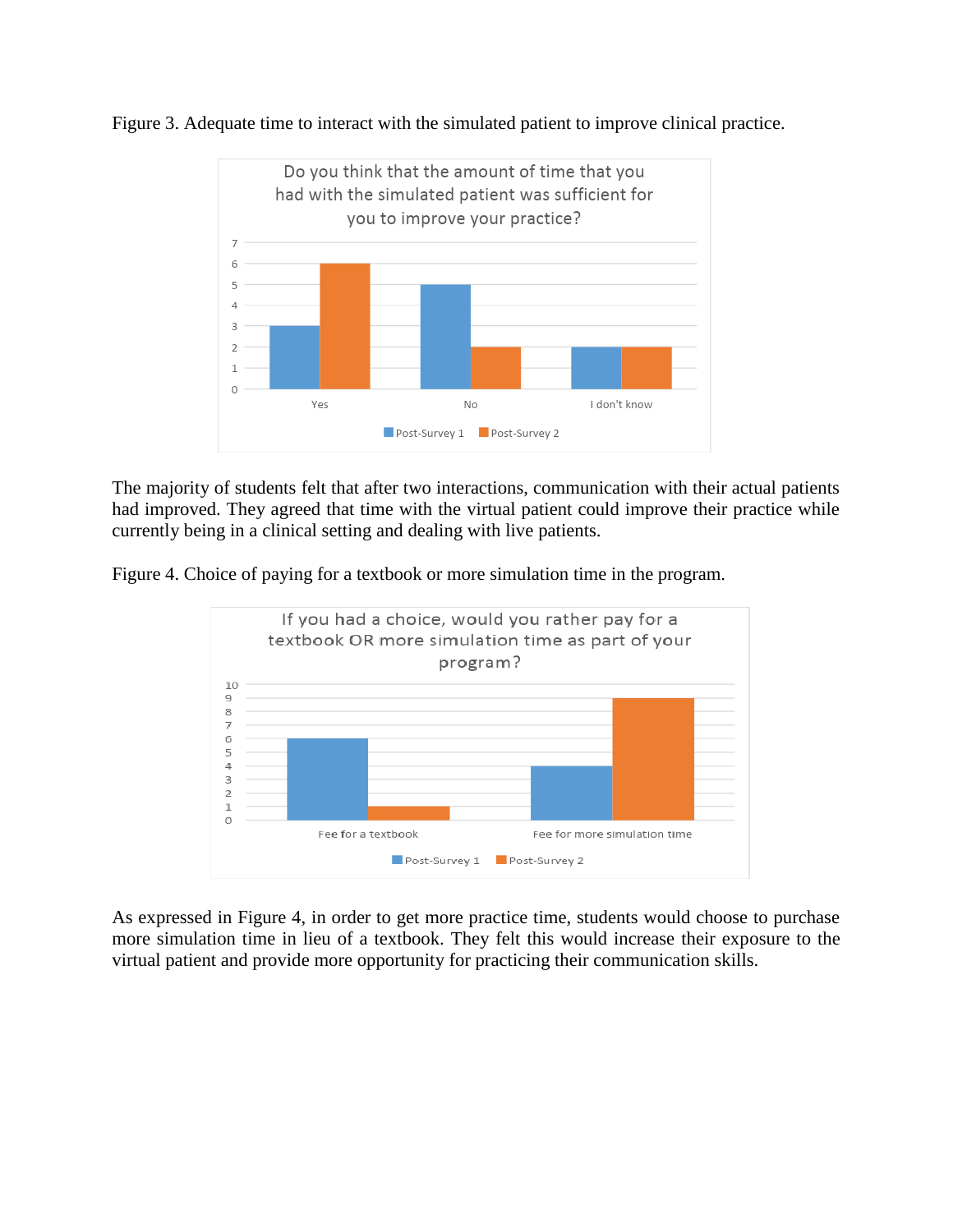Figure 5. Benefits of students' experience with the simulated patient.



The words that stood out after combining all students' open-ended submissions to the questionnaire were: peer interaction, be cheerful, be more aware, manners, viewpoints, and differences. It was clear that students learned from the experience that awareness of the differences in culture and demographics was extremely important. This may have caused viewpoints to change because students were more aware of the emotions and reactions patients could have and how it was necessary to be considerate with patients simply by having good manners.

Figure 6. Drawbacks of students' experience with the simulated patient.



Here, the students' comments for the question on drawbacks of their experience with the simulated patient revealed a few key feelings: apathetic, awkward, unreal, time, and shyness.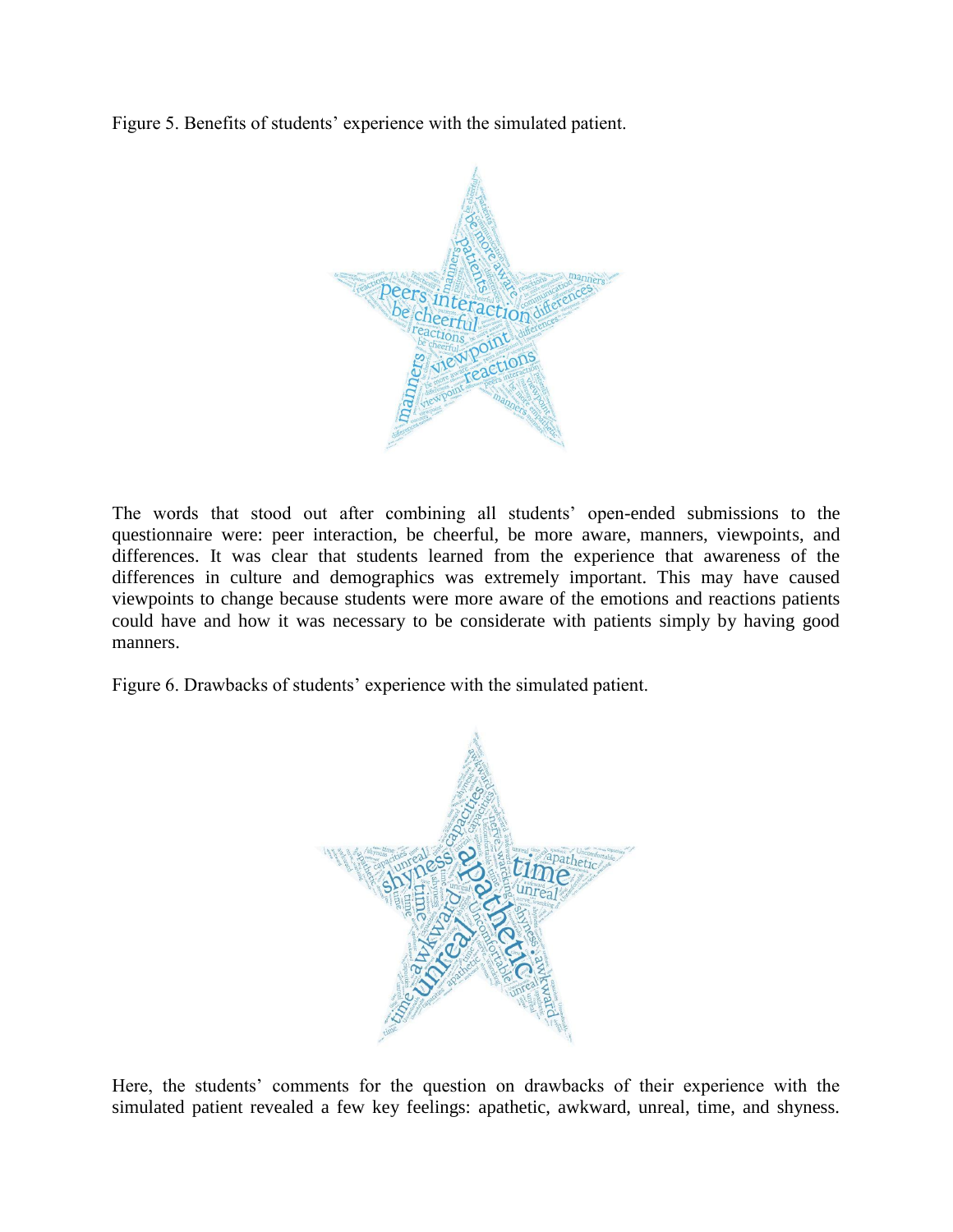These comments are expanded upon in the findings summary and conclusions sections, where potential improvements to the experiential process are addressed.

Figure 7. Improvement in communication with real patients based on experience with the simulated patient.



This third word cloud aggregated the open-ended answers to the question, "How has your experience with the simulated patient improved how you will communicate with real patients?" As can be seen from Figure 7, students collectively felt that their experience with the avatar was an emotional one. Students left the experience understanding they needed to stay calm, be much more aware of others, and give themselves permission to be empathetic with their future patients.

# **Findings Summary**

When asked if the patient simulator felt like a real patient, 60% of students across both surveys agreed that the simulator felt like a real patient. After the second survey, more students shifted their responses and disagreed with the statement. This could be a possible result of their increased clinical exposure or perhaps of the virtual patient simulating a more difficult interaction in the second encounter, compared to the first. The time between the two surveys was three months, during which students acquired more interaction time with real patients; and some felt the simulation was feeling less genuine to them.

After the first survey, 9 of the 10 students felt the likelihood of more confidence with patients after interacting with the simulator patient. Again, the three-month gap between the two surveys allowed students to continue with their clinical internships and interact with real patients. This group of students responded differently during the second survey, which may have been the result of their experience working with real patients. Students may have responded overconfidently without realizing the level of skill and challenge needed to engage and build confidence with patients through practice and exposure. These results suggest that some students did recognize the challenge of building confidence in patient interactions as well as the benefit of having a more consistent environment in which to practice this interaction dynamic.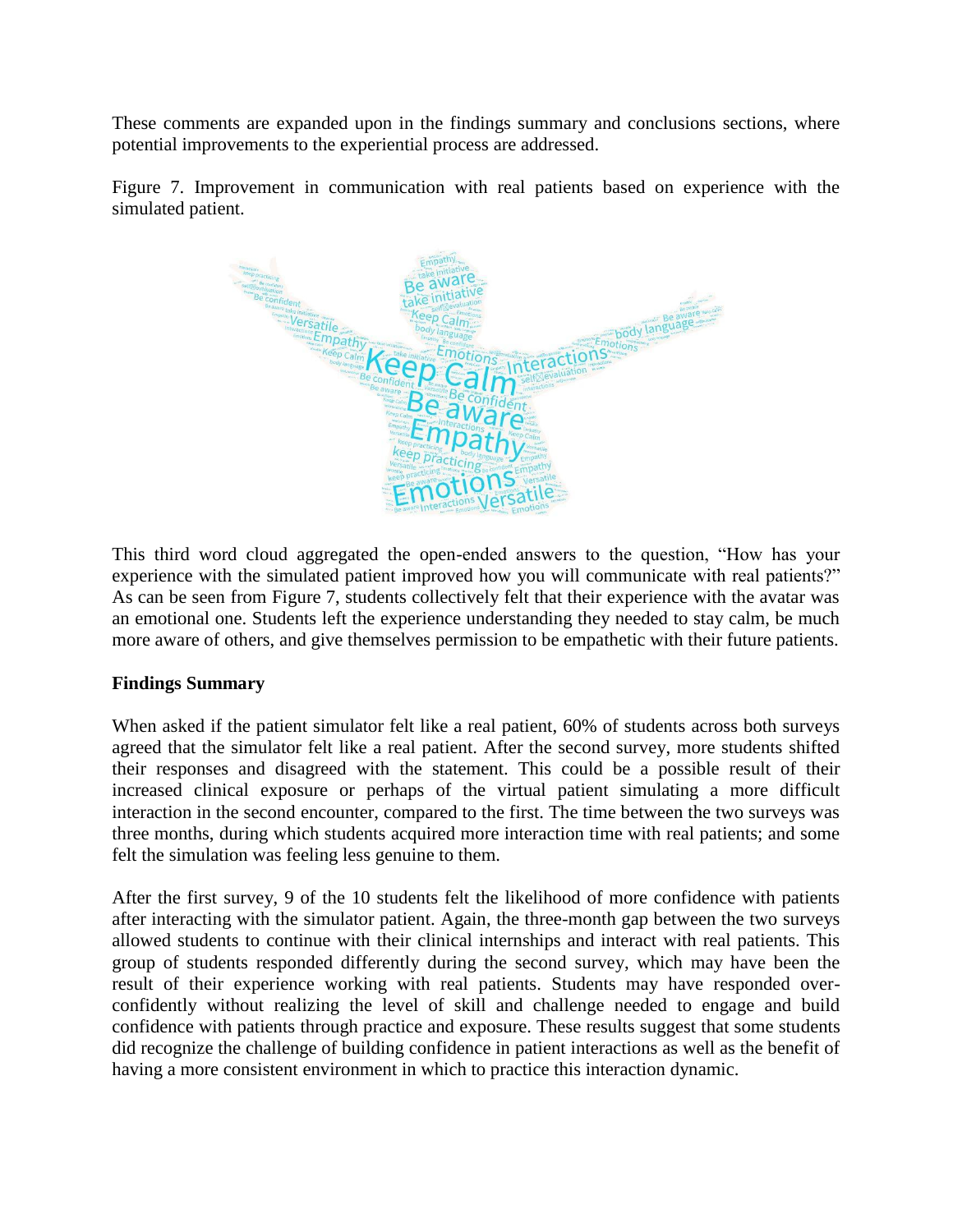The majority of students felt that after two interactions communication with their patients would improve. They agreed that time with the virtual patient could improve their practice while currently being in a clinical setting and dealing with live patients. As presented in Figure 4, if given an opportunity to get more time, students would choose to purchase more simulation time in lieu of a textbook, thereby increasing their exposure to the virtual patient and providing more practice of and for their communication skills.

Open-ended questions were extrapolated into word clouds to represent students' comments in a visual way for the question, "What are the benefits of your experience with the simulated patient?" Students clearly felt the benefits of using avatars in simulating patient interactions, namely the ability to learn with peers and derive different viewpoints when discussing the use of different techniques. Students were forced to be aware of different viewpoints and reactions that resulted from watching peers dealing with the same scenario.

During the faculty observations, 100% of students fell into the satisfactory rating during their virtual patient interaction. Mean averages ranged from a high end of 3.4 to a low end of 3.25. Students, on average, scored the highest in the behavior category and scored the lowest in the emotion category.

|                                 | Disposition | <b>Body Language</b> | Behavior | Emotion |
|---------------------------------|-------------|----------------------|----------|---------|
| Mean Average Satisfactory Score | 3.38        | 3.39                 |          | ل−∠.د   |

## **Conclusions and Recommendations**

This research sought to evaluate the implementation of an unconventional approach in addressing ethical dilemmas in the course of educating radiation therapy students. Through the use of virtual patients, students could experience difficult conversations without the intrusions and negative consequences of these conversations happening for the first time with real patients. Since radiation therapists are expected to maintain a high level of ethical conduct while providing protection, safety, and comfort for patients (ARRT 2018), we, as the researchers and instructors, could observe the ethical conduct of the students who are the future of the profession.

Our research indicated that students agreed that the use of virtual patients to role play ethical discussions in the classroom was beneficial to their education and to the development of their communication skills with patients. By utilizing this unique and innovative concept, we expanded our Lasallian educator role by providing a holistic, value-based education in our approach to fostering our students' relationships with their patients.

In reviewing the findings of this research, we were able to posit potential improvements that would create more comprehensive and impactful interactions with the virtual patient in the future. The awkwardness of communicating with a virtual patient was initially distracting to the students. To create a more comfortable environment, we would better prepare both the virtual patient and the students. For example, we would request the environment/background of the virtual patient to reflect more of a radiation therapy department instead of an examination room.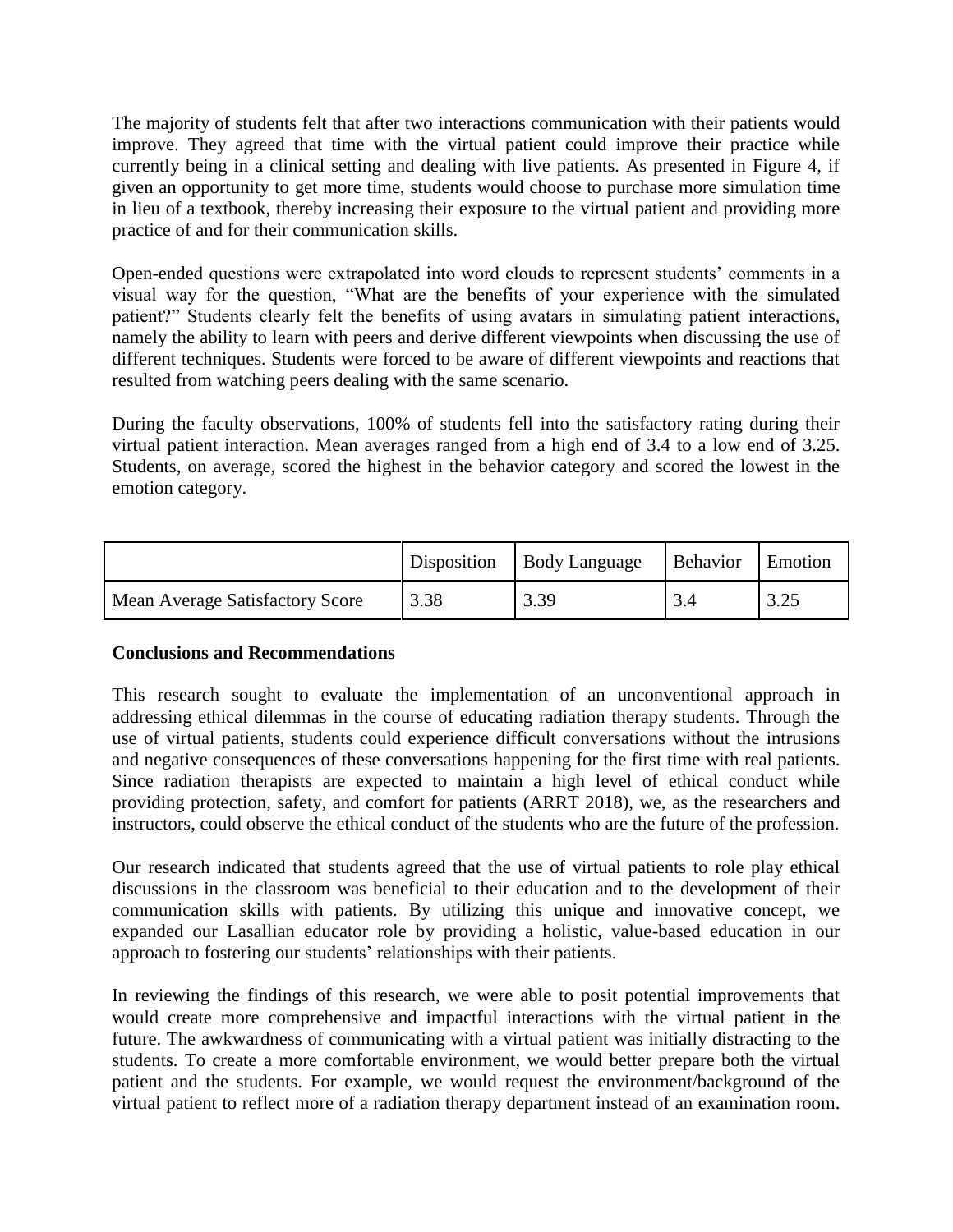We would also introduce students to a virtual patient prior to setting up interactions that consist of ethical dilemmas to familiarize them with this technology tool.

We also noticed that some student feedback mentioned that the environment in which the interactions took place was uncomfortable because of simultaneous peer/rater observations. In order to remove this extra influence and discomfort from the students during their interactions, we would include only those students who are interacting with the virtual patient in the room. These interactions would be recorded and reviewed later with all students for a debriefing and feedback session.

As we return to our initial research question of how we as Lasallian educators find engaging and effective methods to challenge our curriculum to impact ethical critical thinking skills, we believe that these virtual technologies can help meet that end. The use of avatars can lighten the load on the educator while broadening the horizons of typical scenarios that students may face in the field. Embracing the capabilities of experiential learning, as supported by our research, promotes ethical consideration and awareness as students interact with a simulated world. Additional benefits of the immersion of students into an ethical scenario provided students and instructors with the reflective opportunity to grapple with day-to-day issues and to experience deeper learning so that we can ensure that students become more well-rounded, competent, and practiced radiation therapists.

## **Endnotes**

1. Sara Silverstein, who earned her MPH at New York Medical College, is the clinical coordinator of the radiation therapy technology program at Manhattan College.

2. Kayla Valentino, who earned her MPA from Walden University, is the program director of the radiation therapy program at Manhattan College.

3. Shawna BuShell, who earned her EdD in instructional technology and media from Columbia University's Teachers College, is an adjunct assistant professor in the school of education at Manhattan College.

4. Megan Dreher, who recently earned her BA *summa cum laude* in both philosophy and communications at Manhattan College, is currently a member of the 2020 Masters Cohort in the department of philosophy at Brandeis University.

5. Nicholas Lehman, "The Chronicle of Higher Education" (2019): 89-90. Retrieved December 10, 2019 from [https://www.chronicle.com/ interactives/20191121-](https://www.chronicle.com/%20interactives/20191121-Lemann???Lehman) [Lemann???Lehman.](https://www.chronicle.com/%20interactives/20191121-Lemann???Lehman)

6. Gay Dungey and Hazel Neser, "Radiation Therapy Students' Perceptions of Their Learning from Participation in Communication Skills Training: An Innovative Approach" in *Journal of Medical Radiation Sciences* 64, no. 2 (2017): 138-145.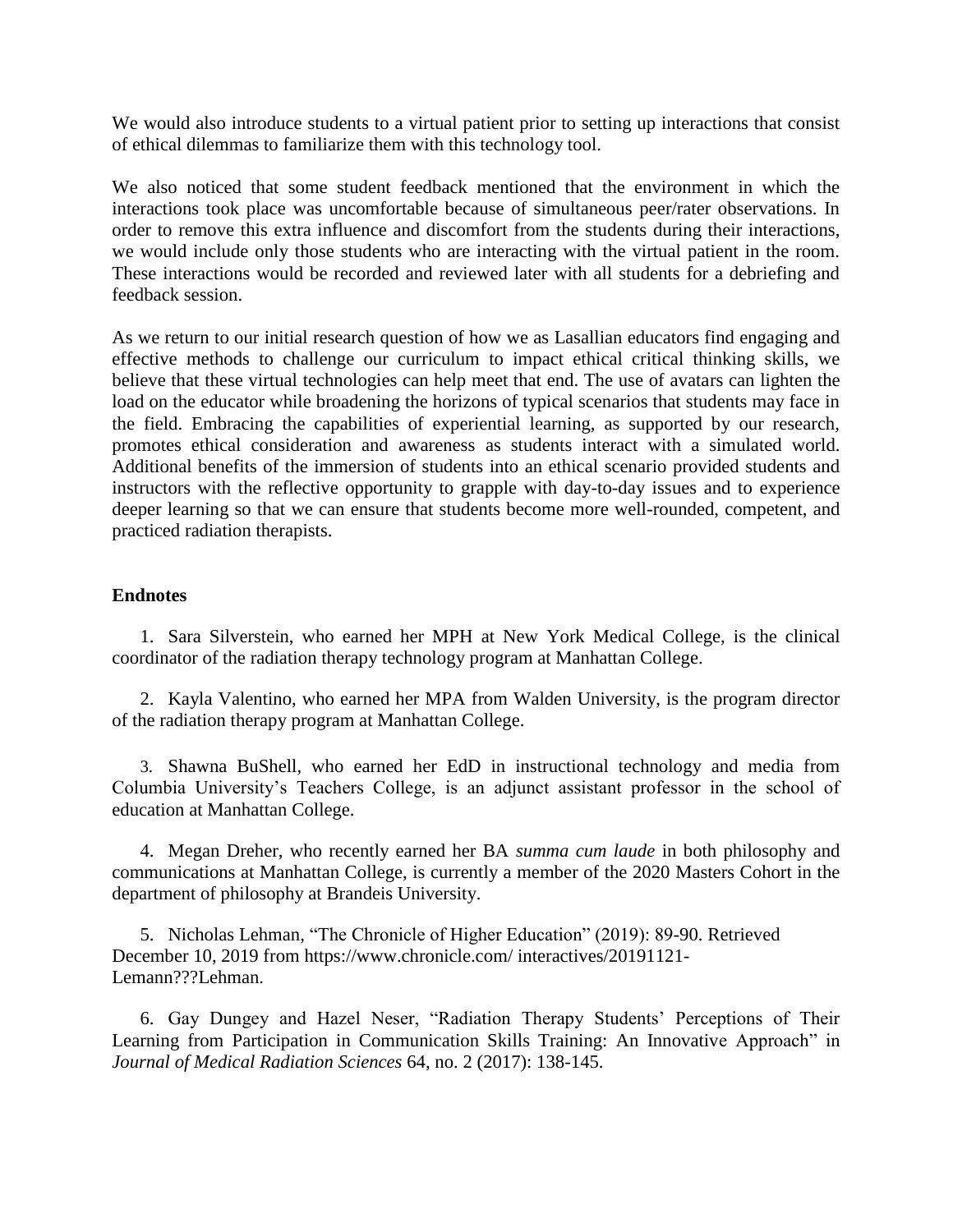7. American Society of Radiologic Technologists, "Radiation Therapist Code of Ethics, 2019." Retrieved on November 5, 2018 from [www.asrt.org/docs/defaultsource/practice](http://www.asrt.org/docs/defaultsource/practice-standards/codeofethics.pdf)[standards/codeofethics.pdf.](http://www.asrt.org/docs/defaultsource/practice-standards/codeofethics.pdf)

8. American Registry of Radiologic Technologists, "ARRT Standards of Ethics, 2018." [https://www.arrt.org/d](https://www.arrt.org/docs/default-source/governing-documents/arrt-standards-of-ethics.pdf?sfvrsn=c79e02fc_24) [https://www.arrt.org/docs/default-source/governing-documents/arrt](https://www.arrt.org/docs/default-source/governing-documents/arrt-standards-of-ethics.pdf?sfvrsn=c79e02fc_24)[standards-of-ethics.pdf?sfvrsn=c79e02fc\\_24ocs/default-source/governing-documents/arrt](https://www.arrt.org/docs/default-source/governing-documents/arrt-standards-of-ethics.pdf?sfvrsn=c79e02fc_24)[standards-of-ethics.pdf?sfvrsn=c79e02fc\\_24.](https://www.arrt.org/docs/default-source/governing-documents/arrt-standards-of-ethics.pdf?sfvrsn=c79e02fc_24)

9. For an explanation of the five core Lasallian principles, see "The Five Core Principles of Lasallian Schools: Their Origins, Integration with Catholic Identity, and Resonance Today" by George Van Grieken, FSC in *AXIS: Journal of Lasallian Higher Education* 10, no. 1 (2019): 21- 39.

10. Alfred Pang Kah Meng, "What Child Is This? A Rahnerian Interpretation of the Child in Lasallian Pedagogy" in *AXIS: Journal of Lasallian Higher Education* 7 no. 3 (2016): 89-90, 91.

11. Richard Tristano, Mary Catherine Fox, Melissa C. Luedtke, and Judith Schaefer, "Lasallian Assessment: Charism and the University" in *AXIS: Journal of Lasallian Higher Education* 1, no. 1 (2009): 41-60.

12. Gary Fischer, James Tulsky, and Robert Arnold, "Communicating a Poor Prognosis" in *Topics in Palliative Care* 4 (2000): 75.

13. Fischer *et al.*, 89.

14. Norman Berman, Steven Durning, Martin Fischer, Soren Huwendiek, and Marc Triola, "The Role for Virtual Patients in the Future of Medical Education" in *Academic Medicine* 9, no. 9 (2016): 1217-1222.

15. Berman *et al*.

16. "VR Medical Training Simulations for Student Learning: Mursion." Virtual Reality Training Simulation Software by Mursion, 2020. [https://www.mursion.com/services/healthcare/;](https://www.mursion.com/services/healthcare/) David Cook, Patricia Erwin, and Mark Triola, "Computerized Virtual Patients in Health Professions Education: A Systematic Review and Meta-Analysis" in *Academic Medicine* 85, no. 10 (2010): 1589-1602; Susan Mitchell and Jeffrey Ring, "Avatars and Virtual Worlds: New Technology Solutions for Teaching and Learning Shared Decision Making" in *Shared Decision Making in Health Care: Achieving Evidence-Based Patient Choice*, 3rd edition, chapter 16 (Oxford University Press, 2016): 99-104.

17. John Martino, "The Avatar Project: Connected but Not Engaged – The Paradox of Cyberspace" (2007). Retrieved June 14, 2019, from [https://soma.sbcc.edu/Users/Russotti/SL/PowerofVirtual](https://soma.sbcc.edu/Users/Russotti/SL/PowerofVirtual%20%20WorldsEdu_0708.pdf) [%20WorldsEdu\\_0708.pdf.](https://soma.sbcc.edu/Users/Russotti/SL/PowerofVirtual%20%20WorldsEdu_0708.pdf)